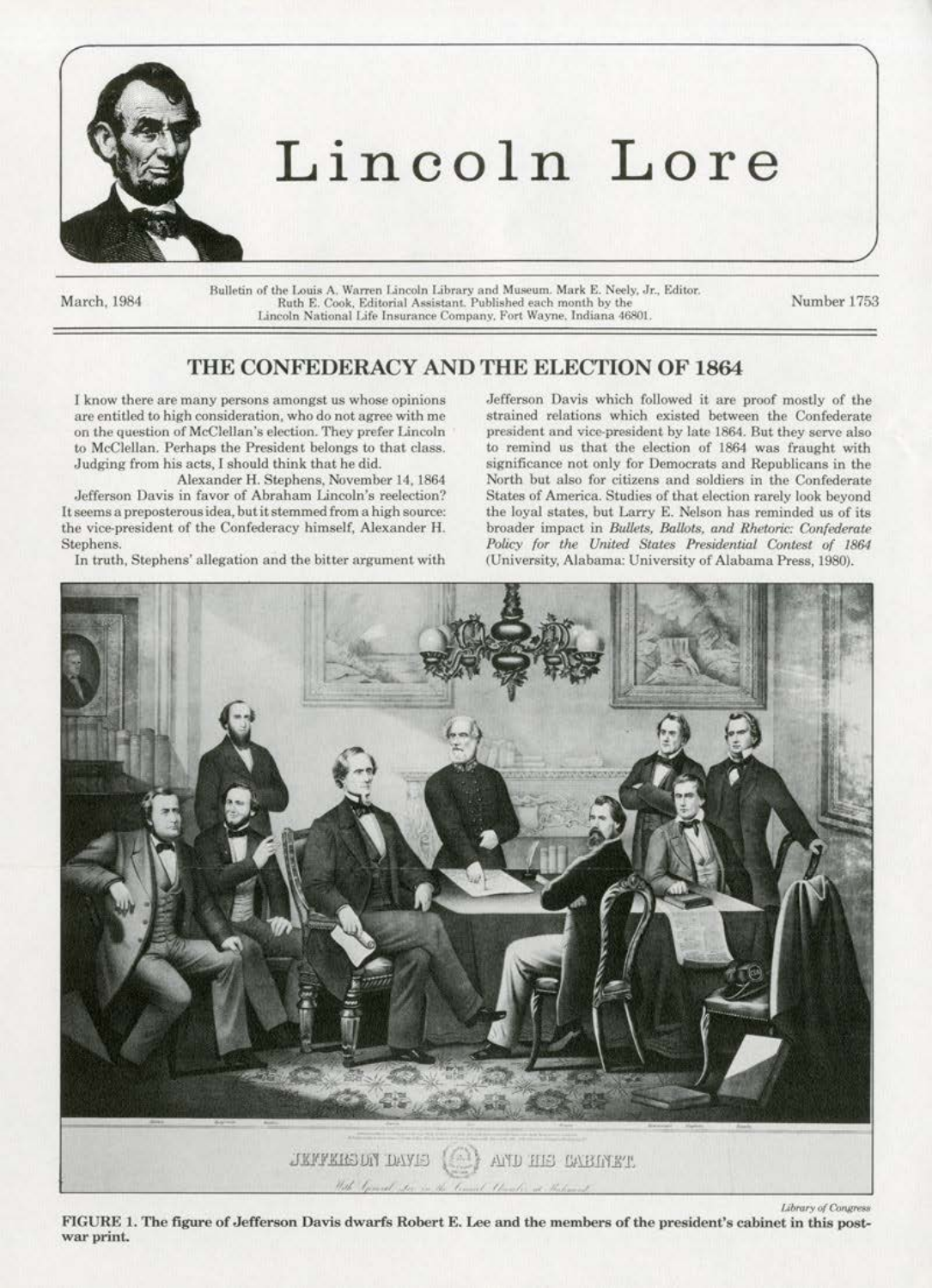

Library of Congress

FIGURE 2. Andrew Jackson remained a symbol of uncompromising Unionism throughout the Civil War. In this 1864 cartoon, John C. Calhoun and the Nullifiers beg Jackson's pardon, and George B. McClellan grovels before Jefferson Davis.

Stephens' letter, part of which is quoted above, went on to say that Confederates who hoped for Lincoln's reelection had been fearful of the election of a more conservative man or any man actually running on the Chicago platform of the Democratic party because such a person might have offered terms for restoration of the Union which many Confederates would have accepted. In other words, Stephens wrote, the "specter of reconstruction rears its ghastly head at every corner of their imaginations.'

The proper policy, thought the Confederate vice-president, was to have encouraged "the State Rights party at the North." If done, "an out and out State Rights man might and would have been nominated [by the Democratic party] at Chicago, and elected." Instead, the Davis administration (except for its vice-president, of course) pursued a policy "with a view to weaken, cripple and annihilate that party. So far from acting even upon the policy of dividing the enemy, their object seems to have been to unite and enflame them." Even after the nomination of George B. McClellan, Stephens argued, President Davis might have "made a favorable response to the Chicago resolution looking to a convention of the States, as a mode of inaugurating negotiations of peace," and "it would greatly have aided his [McClellan's] election.'

Jefferson Davis was, understandably, angered and demanded an explanation of Stephens' allegations. Stephens wrote a twenty-six page letter in reply. Davis, in turn, answered that letter by saying, "I... [have] never done an act or uttered a word that could justify you in attributing to me a preference for Lincoln over McClellan."

Stephens had been able to point to two things which he claimed were indicative of Davis' pro-Lincoln leanings. One was the David F. Cable affair. Cable was a Federal prisoner of war at Andersonville who had written to Stephens, claiming to be an Ohio intimate of Copperhead Clement L. Vallan-

digham who wanted to discuss the best means of bringing about the election of a peace man in 1864. Stephens suggested an investigation and Davis promised one, but the president's order miscarried and nothing was done. Cable wrote Stephens again, and Stephens, in turn, wrote Davis again. The president gave another order to investigate the prisoner, but Cable died before the investigating officer reached him. Stephens thought Davis had simply ignored this possibly golden opportunity.

The Confederate vice-president could also point to Davis speaking tour of the fall of 1864. Although the Confederacy had no presidential elections because the constitution fixed a sixyear term for the chief executive. President Davis nevertheless toured the Confederacy at the same time the Northern canvass was being conducted in 1864. In that curious imitation of the Northern political campaign, Davis denounced Confederates who sought terms for a reconstruction of the Union as Israelites willing "to turn back to the fleshpots" of Egypt. "We are not engaged," he told an audience in Columbia, South Carolina, "in a Quixotic fight for the rights of man; our struggle is for inherited rights; and who would surrender them?... There is but one thing to which we can accede - separate State independence." Neither slavery nor the principle of state rights was Davis' goal, as Nelson accurately points out. "Some there are," said Davis, "who speak of reconstruction with slavery maintained; but are there any who would thus measure rights by property? God forbid."

The peace issue in the Confederacy arose well before the Northern Democratic party wrote a platform in the late summer of 1864, but what that platform said certainly exacerbated the issue. The Democrats' notorious peace plank, written in Chicago in August, declared "that after four years of failure to restore the union by the experiment of war... justice, humanity, liberty, and the public welfare demand that immediate efforts be made for a cessation of hostilities, with

 $\overline{2}$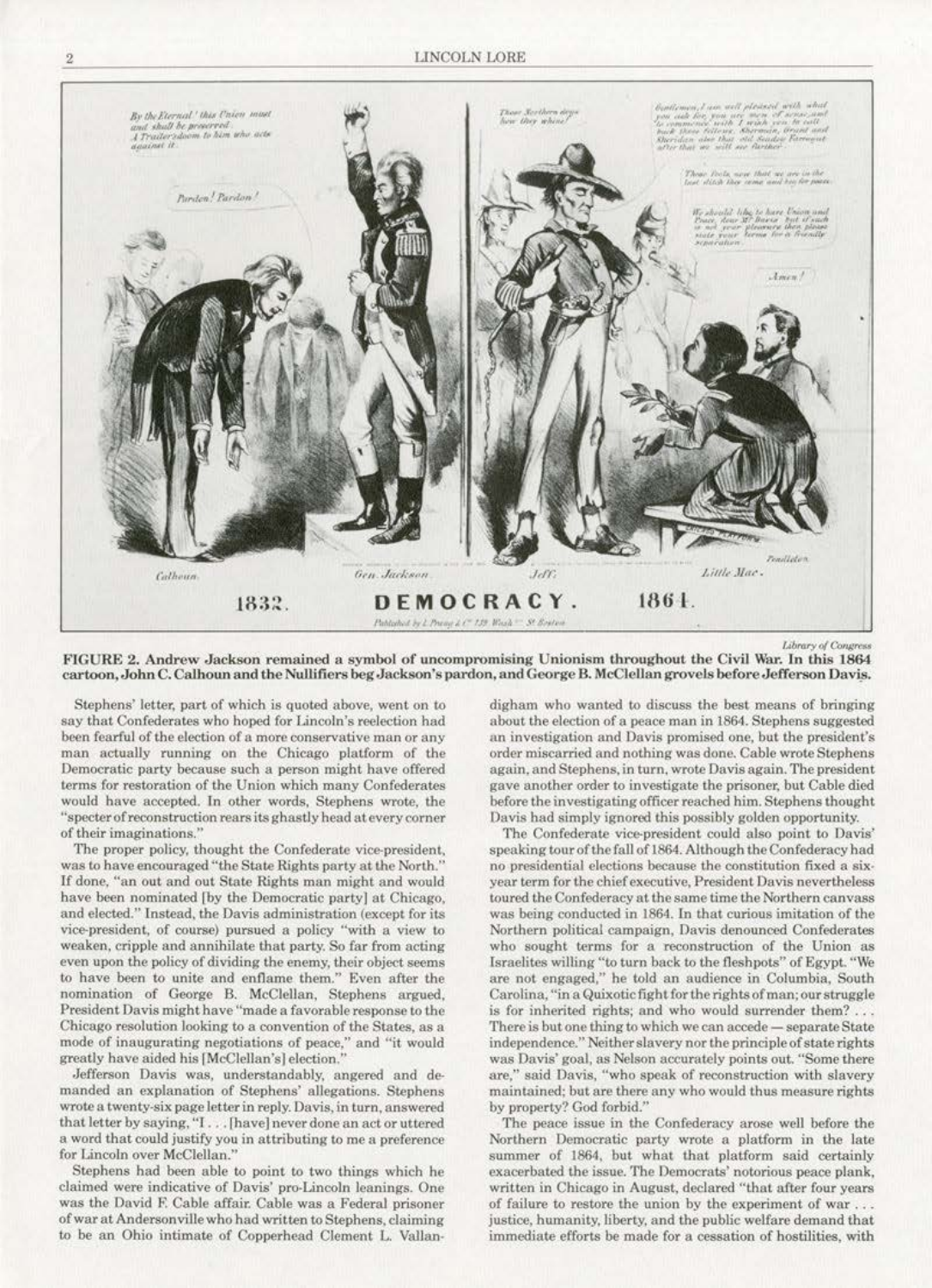

From the Louis A. Warren<br>Lincoln Library and Museum

#### FIGURE 3. Alexander H. Stephens.

a view of an ultimate convention of the States, or other peaceable means, to the end that, at the earliest practicable moment, peace may be restored on the basis of the Federal Union.'

Even this did not bring unalloyed optimism to the struggling southerners. For one thing, the plank stated as the ultimate goal, the restoration of the Union, anathema to Jefferson Davis and an essentially treasonous ideal for any Confederate. They were supposed to set up a separate nation.

Those peace forces in the Confederacy who championed a convention of states to settle the conflict could do so loyally only by claiming that the outcome of such a convention would not in fact be what the Democrats wanted, reunion. The Confederate peace men, especially those of Stephens' stamp, liked the idea because it seemed true to the truest principle of the Confederacy by their lights, state rights, but that was not Davis' principle nor was it, apparently, legal under the Confederate constitution. War and peace were the powers of the national Confederate government and not of the individual states. To Davis and other Confederate nationalists, such convention talk sounded distressingly like threats to seek a separate peace (on the part of especially discontented states like North Carolina or Georgia), and purist state-righters like Stephens thought individual states could secede from the Confederacy to engage in peace talks. A final problem was that any talk of peace might weaken the Confederacy by luring its least loyal elements away - so that a rabidly nationalistic Confederate might hope for Lincoln's reelection as the best means to galvanize the Southern fighting spirit and unite the Confederate states.

Ultimately, the dispute over a proper Confederate strategy for the Northern election of 1864 did little more than widen the already existing gaps between Davis and Stephens and

between the die-hards and the peace movement in the South. Nelson is critical of Davis for being unresponsive to the events and to the criticisms of the peace movement. The Confederate president did little until McClellan's nomination to lead or solidify public opinion in the South, and then all he did was to offer flat defiance and insist on hard fighting as the only route to a peace which would leave the Confederate States of America intact. For all that most Confederate citizens could tell, Davis had no policy to exploit the Northern peace movement (though in fact he maintained agents in Canada and watched for any evidence of genuine peace feelers from the North).

History is notoriously the product of victors, and Jefferson Davis suffered the fate of the defeated, personal imprisonment after the war and sharp criticism from historians ever after. If it seems as though he had no real policy for the election of 1864, maybe it would be fairer to apply to Davis the same standards used to praise the victors. Abraham Lincoln has often been praised by historians for saying that his policy was to have no policy. Perhaps Davis should be praised rather than blamed as well, in this instance. He did, after all, prove to be an astute reader of Northern public opinion and politics. Davis knew, as many Northern Republicans apparently did not and as many historians since the war have not, that George B. McClellan would try to save the Union, just as Lincoln did. Davis also realized that peace sentiment in the North was rather shallow and that there was no substantially organized disloyal network in the North to exploit. He had a better understanding of Northern public opinion than many Northerners did at the time and a better understanding than many historians since that time.

Bullets, Ballots and Rhetoric nevertheless reminds us of a nearly forgotten chapter in Confederate history. One will find no mention of Confederate strategies for the election of 1864 in a standard history like Emory M. Thomas' The Confederate Nation, 1861-1865. One can remedy that neglect by reading Nelson's book and be reminded as well of the importance of looking at Civil War events from both sides.



From the Louis A. Warren Lincoln Library and Museum

FIGURE 4. By contrast with the cartoon pictured in Figure 2, this Currier & Ives lithograph depicted McClellan as a staunch defender of the Union, in fact, as the only staunch defender of Union. Lincoln, by insisting on abolition of slavery as a condition of reentry to the Union, and Jefferson Davis, by insisting on Southern independence, were the true disunionists in this view. Note Davis' tattered clothing, a consistent symbol of Southern economic backwardness. Here, however, he lacks the whip of slavery and the knife and pistol symbolic of Southern violence.